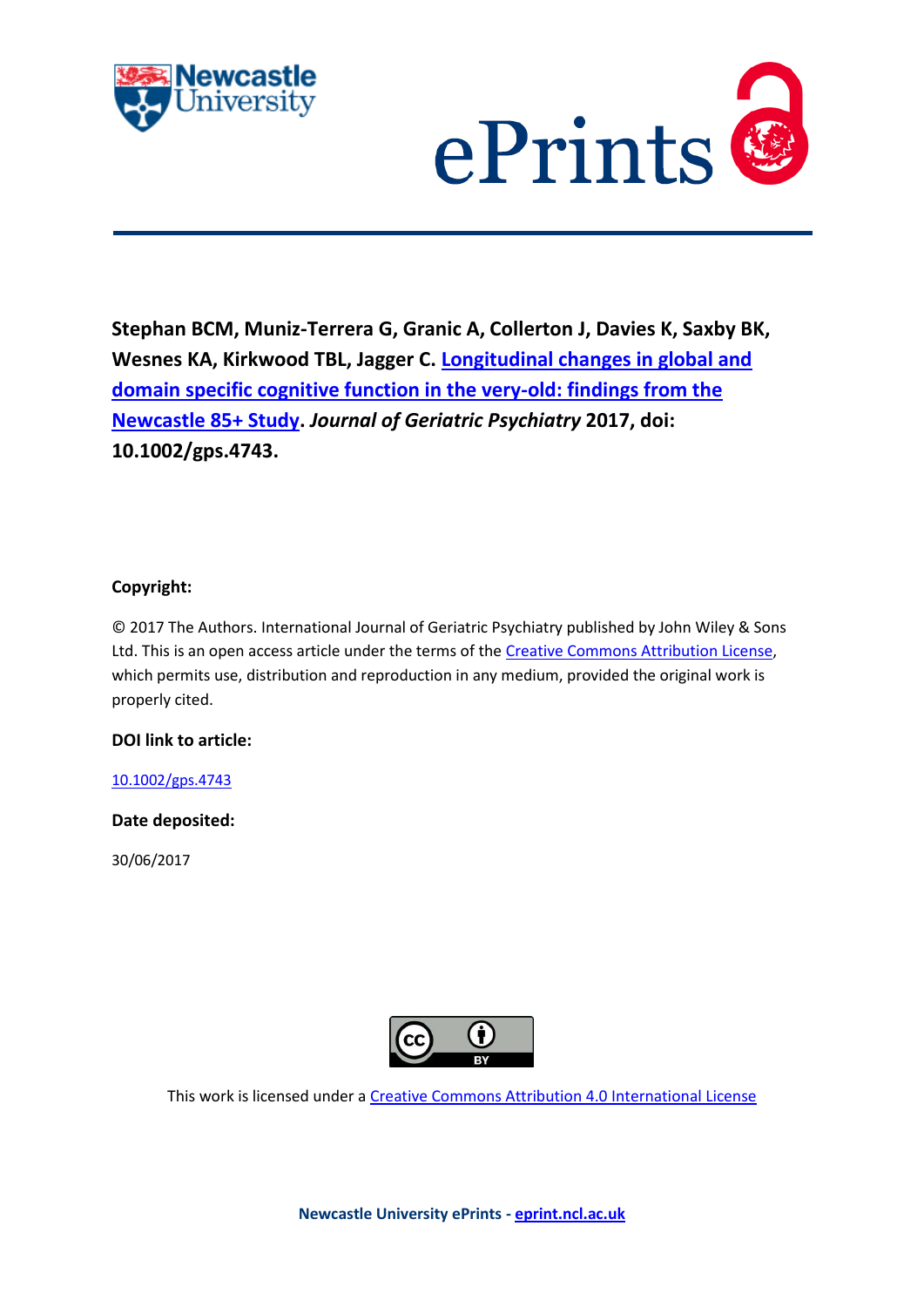# Longitudinal changes in global and domain specific cognitive function in the very-old: findings from the Newcastle 85+ Study

Blossom C. M. Stephan<sup>1[,](http://orcid.org/0000-0002-4498-8511)†</sup> D, Gr[acie](http://orcid.org/0000-0003-2912-5176)la Muniz-Terrera<sup>2,†</sup>, [A](http://orcid.org/0000-0002-4498-8511)ntoneta Granic<sup>3,8</sup> D, Joanna Collerton<sup>1</sup>, Karen Davies<sup>3,8</sup>, Brian K. Saxby<sup>4</sup> D, Keith A. Wesnes<sup>5,6</sup> D, Thomas B.L. Kirkwood<sup>7</sup> and Carol Jagger<sup>1</sup>

<sup>1</sup>Institute of Health and Society, Newcastle University, Campus for Ageing and Vitality, Newcastle upon Tyne, UK

<sup>2</sup>Centre for Dementia Prevention, University of Edinburgh, Royal Edinburgh Hospital, Edinburgh, UK

<sup>3</sup>AGE Research Group, Institute of Neuroscience, Newcastle University, Campus for Ageing and Vitality, Newcastle upon Tyne, UK <sup>4</sup>Institute for Ageing, Newcastle University, Campus for Ageing and Vitality, Newcastle upon Tyne, UK

<sup>5</sup>Department of Psychology, Northumbria University, Newcastle upon Tyne, UK

6 Wesnes Cognition Limited, Streatley-on-Thames, UK

<sup>7</sup>Institute for Cell and Molecular Biosciences and Institute for Ageing, Newcastle University, Newcastle upon Tyne, UK

<sup>8</sup>NIHR Newcastle Biomedical Research Centre, and Newcastle upon Tyne Hospitals NHS Foundation Trust, Newcastle upon Tyne, UK Correspondence to: Dr B. Stephan, E-mail: blossom.stephan@ncl.ac.uk

† Joint first authors. These authors contributed equally to the work.

Objective: Ageing is associated with changes in cognition in some, but not all domains. In young–old adults, defined as persons aged 65–84 years, baseline cognitive function has been shown to impact on cognitive trajectories. Whether similar patterns occur in the very-old, defined as persons aged 85 years and over, is not known.

Methods: Longitudinal changes (5 years' follow-up) in global and domain specific cognitive function including memory, attention and speed were investigated in participants from the Newcastle 85+ Study  $(n = 845)$ . At baseline, participants were grouped using Mini-Mental State Examination cut-off scores and dementia status into the following: not impaired, mildly impaired or severely impaired/dementia groups.

Results: Only a limited number of cognitive measures showed significant decline in performance over time. Where observed, change generally occurred only in the severely impaired group. In the severely impaired group, small differences in baseline age were associated with poorer performance over time on most measures. Education was not protective against cognitive decline in any group.

Conclusions: There are individuals who maintain a high level of cognitive function or only show mild impairments even into their ninth decade of life. This group of successful cognitive agers may provide insight for identifying predictors of cognitive integrity in later life. In individuals with severe impairment, cognitive performance shows significant decline over time, especially in measures of attention and speed. Further work to identify those individuals at highest risk of cognitive decline is necessary to implement early support and intervention strategies in this rapidly expanding age group.  $\odot$  2017 The Authors. International Journal of Geriatric Psychiatry published by John Wiley & Sons Ltd.

Key words: cognition; very-old; cognitive trajectories; memory; speed; attention; epidemiology

History: Received 07 December 2016; Accepted 20 April 2017; Published online in Wiley Online Library (wileyonlinelibrary. com)

DOI: 10.1002/gps.4743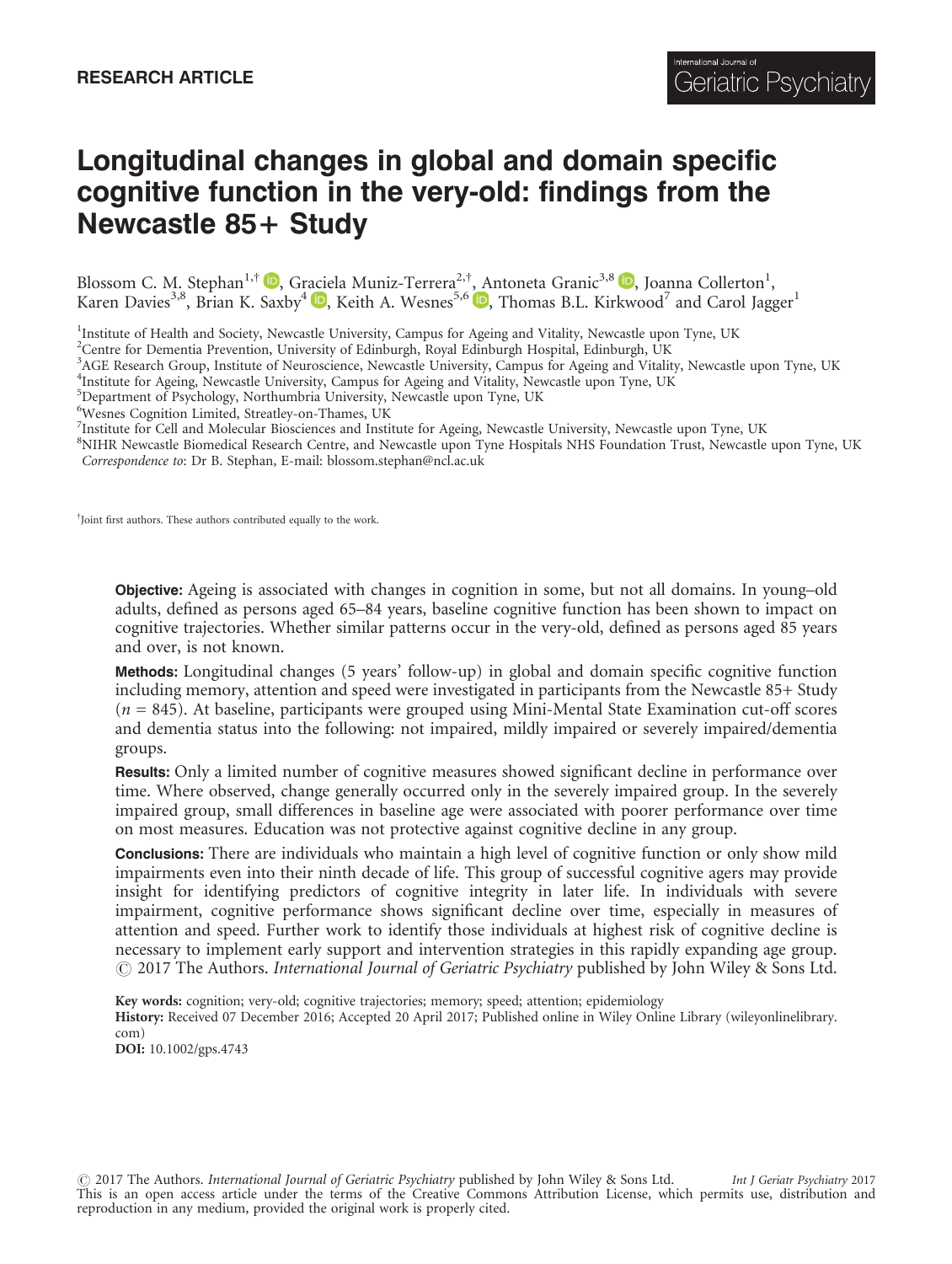## Introduction

Longitudinal studies have reported large individual variability in cognitive performance in older aged adults with some individuals showing a decline in functioning, others remaining stable and some even improving (Brayne et al., 1992; Lyketsos et al., 1999; Howieson et al., 2003; Terrera et al., 2010). Individual differences may be explained by variability in resilience to the effects of ageing through, for example, reserve or compensation, health-related factors or learning effects. Cognitive decline has been associated with an increased risk of mild cognitive impairment and dementia and can impede independence and mobility. Therefore, in older populations, knowing which cognitive domains change as a function of time (versus disease processes), and the measures that are most sensitive to detect and monitor change over time are important not only for creating diagnostic protocols but also for the development and testing of personalised interventions focused on improving or maintaining cognitive function in later life.

Exactly which cognitive domains are and are not resilient to ageing has been extensively studied. Generally, although not always, general knowledge improves with age, while speed, attention, inhibition and memory decline, and abstraction has been found to remain stable (Goh et al., 2012). However, whether these trends are also observed in the very-old, defined as persons aged 85 years and older, is not known. Indeed, studies investigating trajectories of cognitive function in older populations have largely been derived from samples of young–old persons (e.g. 65–84 years) or samples with very broad age ranges (e.g. from mid to later life). As such, they may not be representative of the very-old population who are a unique survivor cohort. Further, the very-old are the most rapidly growing age segment of the population and have the highest risk of cognitive decline and dementia (Kinsella and He, 2009). Individuals aged 85 years and over may have greater sensory (e.g. vision and hearing) and physical impairment, and<br>comorbidities that may influence cognitive  $that$   $may$   $influence$ performance (Collerton et al., 2009; Jefferis et al., 2013). They may also form a select cohort characterised by a more protective biological profile and have better health or lifestyles that increase resilience. Each of these factors could modify cognitive trajectories in this age group (Ankri and Poupard, 2003; Slavin et al., 2013). Thus, while research suggests that cognitive impairment is

common in very-old age, it may not necessarily be inevitable (Kliegel et al., 2004).

In this study, we investigated, for the first time, cognitive trajectories of global and domain specific functioning including memory, attention and speed, in a cognitively diverse sample of individuals aged 85 years at baseline. As baseline functioning has been found to impact cognitive trajectories in young–old samples (de Frias et al., 2009; Mungas et al., 2010), we investigated longitudinal changes in groups defined using baseline Mini-Mental State Examination (MMSE) cut-off scores and dementia status with individuals classified into the following: not impaired (MMSE 26–30), mildly impaired (MMSE 22–25) or severely impaired/dementia (MMSE ≤21 or dementia diagnosis) groups.

## **Methods**

#### **Participants**

Data are from the Newcastle 85+ Study and full details have been published (Collerton et al., 2007; Collerton et al.,  $2009$ ). In brief, the sampling frame comprised all people born in 1921, aged 85 years in 2006 when recruitment commenced, who were registered with a participating general practice (GP) in Newcastle upon Tyne in the north-east of England. All individuals who meet these inclusion criteria were invited to participate, whether living at home or in an institution and regardless of their health status (except for exclusion by their general practitioner due to end stage terminal illness). In total, 1459 individuals were invited to participate and 358 (24.5%) declined (Collerton et al., 2009). Recruitment and baseline assessment took place over a 17-month period beginning in 2006. Of the 1042 people recruited, 845 agreed to a health assessment and a review of their GP records. These individuals form the basis of our analytical sample. Participants were re-seen at 18 (phase 1), 36 (phase 2) and 60 (phase 3) months.

The Newcastle 85+ Study sample is broadly representative of the local population (Collerton et al., 2009). To investigate whether differential response might affect the results, comparison between the refusers and those agreeing to the health assessment and record review found that the groups did not significantly differ in terms of deprivation but there was underrepresentation of females in those who agreed to participate (Collerton et al., 2009).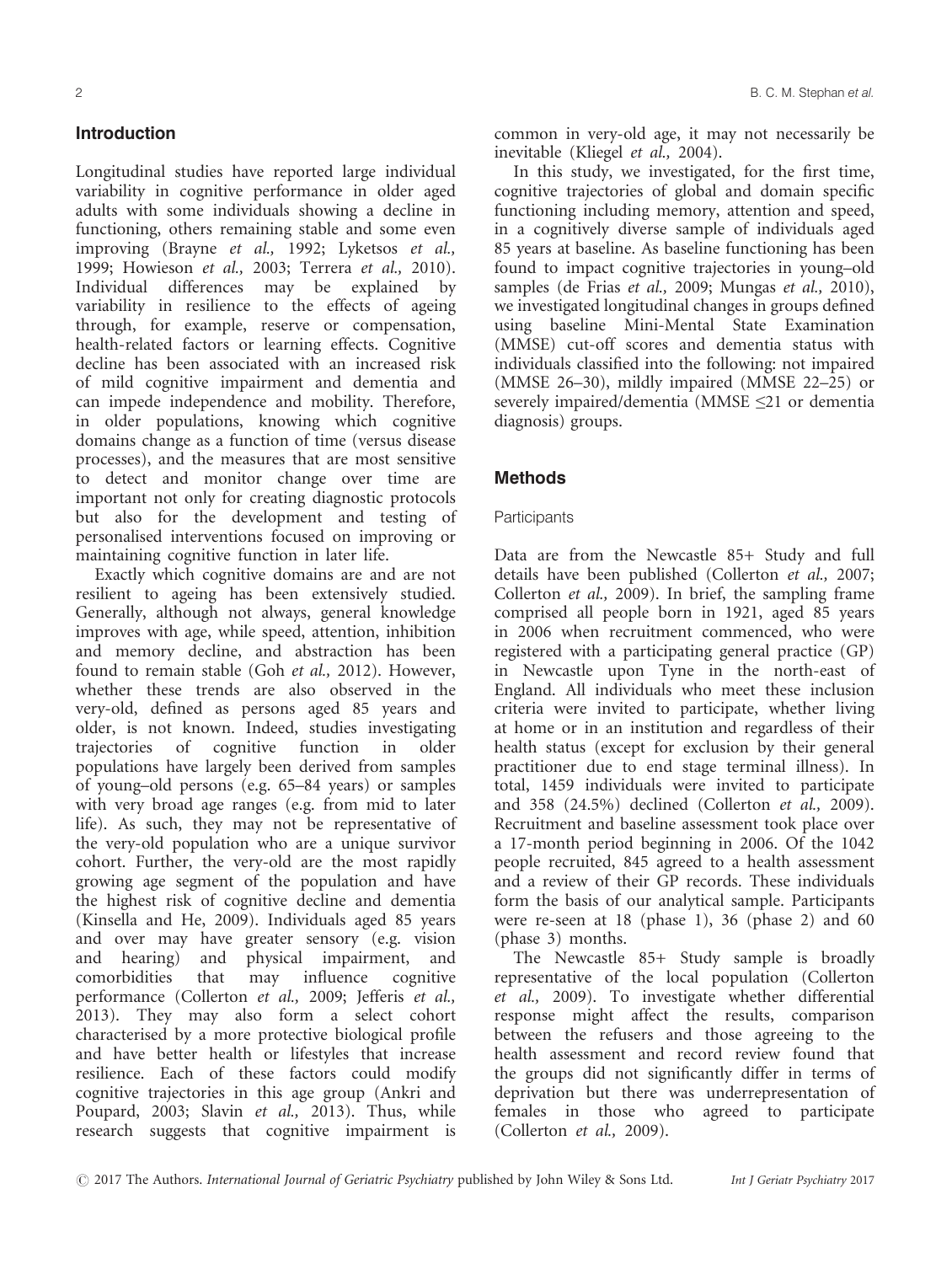#### **Ethics**

The Newcastle and North Tyneside 1 Research Ethics Committee approved the study. Informed written consent was obtained from all participants or their consultee (usually a relative) where capacity to consent was assessed as lacking for example because of severe cognitive impairment or dementia.

## Interview

At baseline, a detailed multi-dimensional health assessment, including questionnaires, measurements (e.g. blood pressure), functional and cognitive tests, was completed and a fasting blood sample collected. A trained research nurse conducted the health assessment in the participant's usual place of residence. The research nurse team also undertook a review of each participants' GP clinical records. Participants could decline elements of the protocol, and this did not constitute exclusion. At follow-up, repeat measures of core variables were collected including health, cognition and physical function.

For analysis, we extracted socio-demographic information including age, sex, years of education and place of residence (institutionalised versus noninstitutionalised). Health status including pre-existing hypertension, cerebrovascular disease (i.e. stroke or transient ischaemic attack or carotid endarterectomy), diabetes (including medication for diabetes in the absence of diagnosis), ischaemic heart disease (IHD; angina or myocardial infarction or coronary artery bypass grafts or coronary angioplasty or coronary stent), peripheral vascular disease (PVD) and dementia was collected from the review of GP records (Collerton et al., 2009). Disability was assessed based on self-reported ability to perform instrumental and basic activities of daily living (Kempen et al., 1996; Jagger, et al., 2011). The disability scale was formed by the sum of the number of items where a participant reported difficulty and scores were categorised into four groups: disability free (0), mild (1–6), moderate  $(7-12)$  and severe  $(13+)$  disability.

## Cognitive measures

Global cognitive function was assessed using the MMSE (Folstein et al., 1975; Molloy and Standish, 1997). MMSE scores range from 0 to 30. The MMSE was administered at baseline, 36 and 60 months. Speed, attention and episodic memory were assessed using the Cognitive Drug Research (CDR)

computerised system (Simpson et al., 1991; Ballard et al., 2002; Wesnes et al., 2005; Wesnes, 2008). The CDR was presented on a hi-resolution Windows-based tablet computer with a two-button (yes/no) response box. Administration of the CDR battery was completed in two stages. A training session was performed to familiarise participants with the computerised testing procedures, using all selected tasks but with fewer stimuli. Approximately 1 week later the assessment data were collected. CDR tasks, in order of administration, included word presentation, simple reaction time, digit vigilance task, choice reaction time and word recognition (Simpson et al., 1991). A description of each task is available in Table S1. The scores from these tasks were combined to calculate five composite measures: power of attention (PoA; a measure of focused attention, measured in milliseconds), Continuity of Attention (CoA; a measure of sustained attention or vigilance over time, measured as a trade-off between correct responses and false alarms), response variability (ResV; a measure of fluctuations in attention, measured as a coefficient of variation) and the word recognition accuracy sensitivity index score (a measure of memory, calculated from the formula presented by Frey and Colliver (Frey and Colliver, 1973) that combines the ability to recognise target stimuli with the ability to correctly reject distractors; range  $-1$ to 1). Reaction times (milliseconds) for each of the three attention tasks (simple reaction time, choice reaction time and digit vigilance reaction time) and word recognition speed were also selected for analysis. All reaction time scores were converted to seconds for analysis. The CDR battery was administered at baseline, 18 and 36 months.

For all attention (except CoA) and the speed measures, lower scores indicate better performance. For the MMSE and the memory task (sensitivity index), higher scores indicate better performance.

## Analysis

Using baseline MMSE scores, individuals were categorised into not impaired (26–30), mildly impaired (22–25) or severely impaired (MMSE  $\leq$  21) groups. All individuals with a diagnosis of dementia at baseline ( $n = 74$ , 8.8%) were also grouped into the severely impaired category. Group differences in baseline demographic, lifestyle, health and cognitive variables were compared using the  $\chi^2$  statistic for categorical variables or analysis of variance (or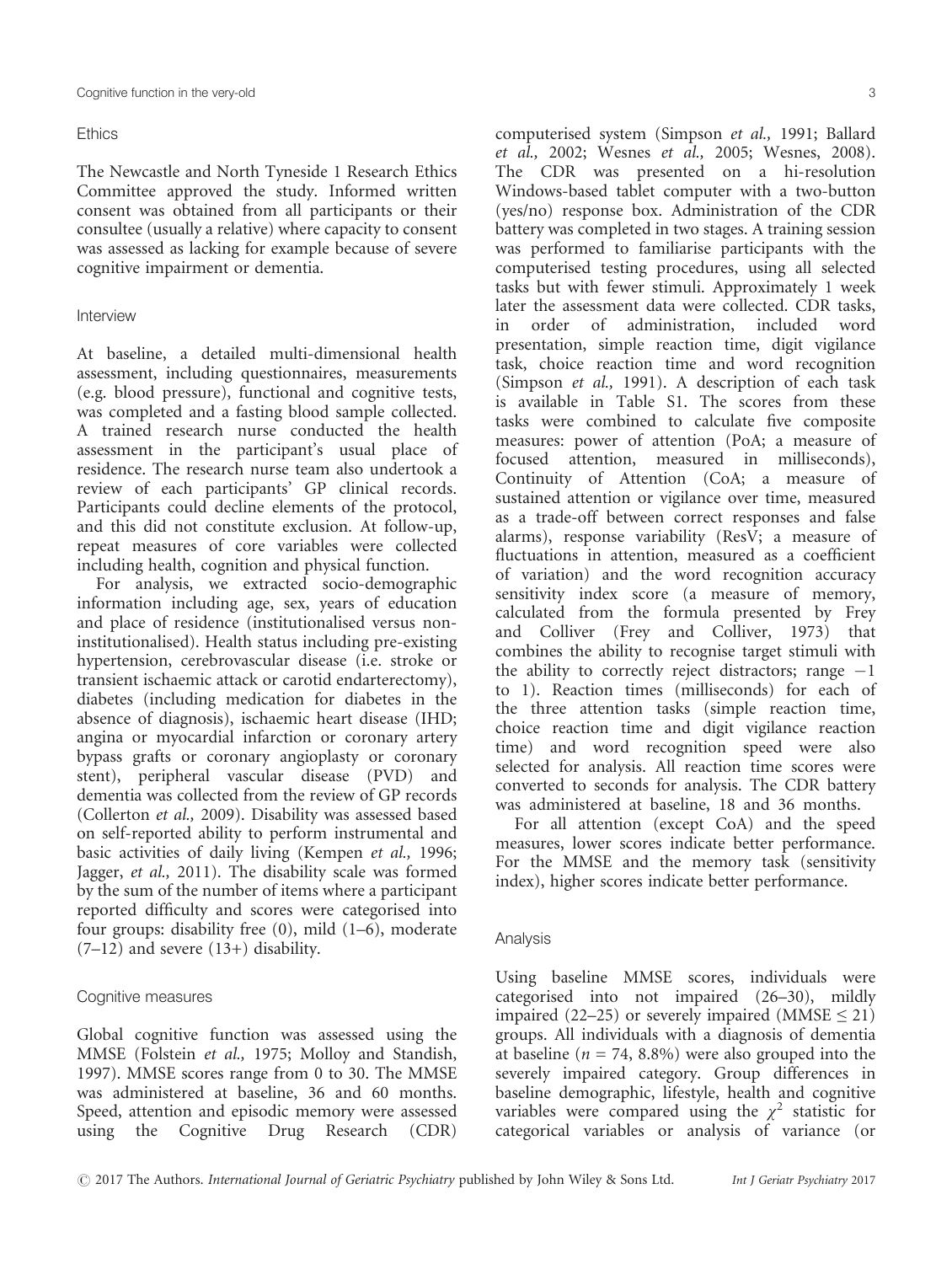Kruskal–Wallis test for non-normally distributed variables) for continuous variables.

Trajectories of cognitive change were modelled using repeated-measures mixed-effects linear models independently for each cognitive group. Because there were only up to three measures per person for each cognitive test, a model describing change as occurring at a constant rate over the entire followup time was fitted. Mixed models were estimated using maximum likelihood estimation, and estimates were robust under a missing at random assumption. All models were adjusted for sex  $(0 = \text{male},$  $1 =$  female), years of education (centred at 7 years, the average number of years of education in the sample) and age at study entry (centred at age 85; this was performed because of small age differences at baseline with age ranging from 84.5–86.6 years, as recruitment took place over a 17-month period). Given that cerebrovascular disease status differed across the groups, a sensitivity analysis was undertaken by including this variable as a covariate in the models. The pattern of associations was unchanged (data not shown). Analyses were completed using STATA version 14.

#### **Results**

Demographic and baseline cognitive test scores

Of the 845 participants included in the analysis, most  $(69.8\%, n = 590)$  were classified as not cognitively impaired, while 14.8% ( $n = 125$ ) and 15.4% ( $n = 130$ ) were classified as mildly and severely impaired, respectively. Table 1 shows the baseline characteristics, health status and distribution of the baseline MMSE and CDR scores for each group. There were no significant differences in age at baseline, gender, educational attainment and prevalence of hypertension, diabetes, PVD or IHD by cognitive group. In contrast, the severely impaired group had a higher rate of institutionalisation, greater level of disability, higher prevalence of cerebrovascular disease and poorer baseline performance on all cognitive (i.e. MMSE and CDR) measures.

#### **Missing**

Table 2 shows the pattern of missing data for each cognitive score for the total sample and by cognitive

Table 1 Sample demographics and baseline cognitive test scores by cognitive group

|                                                 | Not impaired ( $N = 590$ ) |              |      | Mildly impaired ( $N = 125$ ) | Severely impaired $(N = 130)$ |              | $p$ -value <sup>a</sup> |
|-------------------------------------------------|----------------------------|--------------|------|-------------------------------|-------------------------------|--------------|-------------------------|
| Demographics                                    |                            |              |      |                               |                               |              |                         |
| Baseline age mean (SD)                          | 85.5                       | (0.4)        | 85.4 | (0.4)                         | 85.5                          | (0.5)        | $0.214^{b}$             |
| Female $% (n)$                                  | 61.9                       | (365)        | 57.6 | (72)                          | 68.5                          | (89)         | 0.190                   |
| Education mean (SD), years                      | 10.0                       | (1.9)        | 9.7  | (1.7)                         | 9.8                           | (1.9)        | 0.199 <sup>b</sup>      |
| Institutionalised $% (n)$                       | 0.9                        | (5)          | 11.2 | (14)                          | 51.4                          | (67)         | < 0.001                 |
| Health                                          |                            |              |      |                               |                               |              |                         |
| Hypertension $% (n)$                            | 59.3                       | (350)        | 56.0 | (70)                          | 49.2                          | (64)         | 0.104                   |
| Peripheral vascular disease % (n)               | 6.8                        | (40)         | 8.0  | (10)                          | 6.9                           | (9)          | 0.888                   |
| Ischaemic heart disease % (n)                   | 32.4                       | (191)        | 39.2 | (49)                          | 29.2                          | (38)         | 0.211                   |
| Cerebrovascular disease % (n)                   | 17.8                       | (105)        | 28.0 | (35)                          | 29.2                          | (38)         | 0.002                   |
| Diabetes % (n)                                  | 13.2                       | (78)         | 12.8 | (16)                          | 13.9                          | (18)         | 0.969                   |
| Dementia % (n)                                  | N/A                        |              |      | N/A                           | 56.9                          | (74)         | N/A                     |
| <b>Disability score</b>                         |                            |              |      |                               |                               |              |                         |
| 0 (disability free) $% (n)$                     | 24.6                       | (145)        | 12.8 | (16)                          | 2.3                           | (3)          | < 0.001                 |
| $1 - 6\%$ (n)                                   | 56.4                       | (333)        | 47.2 | (59)                          | 28.5                          | (37)         |                         |
| $7 - 12\%$ (n)                                  | 15.3                       | (90)         | 26.4 | (33)                          | 33.1                          | (43)         |                         |
| 13 or more $\%$ (n)                             | 3.7                        | (22)         | 13.6 | (17)                          | 36.2                          | (47)         |                         |
| Median cognitive test scores (IQR) <sup>c</sup> |                            |              |      |                               |                               |              |                         |
| Mini-Mental State Examination                   | 29                         | (27, 29)     | 24   | (23, 25)                      | 19                            | (11, 21)     | < 0.001                 |
| Memory: sensitivity index                       | 0.6                        | (0.5, 0.7)   | 0.5  | (0.3, 0.7)                    | 0.3                           | (0.1, 0.5)   | < 0.001                 |
| Power of attention, s                           | 1.5                        | (1.3, 1.6)   | 1.7  | (1.5, 1.8)                    | 1.9                           | (1.6, 2.3)   | < 0.001                 |
| Continuity of attention, #                      | 55                         | (52, 57)     | 52   | (45, 57)                      | 46                            | (33, 53)     | < 0.001                 |
| Response variability                            | 58.1                       | (50.7, 67.7) | 64.0 | (56.7, 78.9)                  | 71.0                          | (59.5, 99.3) | < 0.001                 |
| Simple reaction time, s                         | 0.4                        | (0.3, 0.4)   | 0.5  | (0.4, 0.6)                    | 0.5                           | (0.4, 0.8)   | < 0.001                 |
| Choice reaction time, s                         | 0.6                        | (0.5, 0.6)   | 0.6  | (0.6, 0.7)                    | 0.8                           | (0.6, 1.0)   | < 0.001                 |
| Digit vigilance reaction time, s                | 0.5                        | (0.5, 0.5)   | 0.5  | (0.5, 0.6)                    | 0.6                           | (0.5, 0.6)   | < 0.001                 |
| Word recognition speed, s                       | 1.3                        | (1.0, 1.6)   | 1.6  | (1.2, 2.1)                    | 2.3                           | (1.5, 3.5)   | < 0.001                 |
|                                                 |                            |              |      |                               |                               |              |                         |

Key # number; IQR, interquartile range; s, seconds; SD, standard deviation.

a Chi-squared, unless stated otherwise.

<sup>b</sup>Analysis of variables (ANOVA).

c Differences between groups tested using the Kruskal-Wallis test.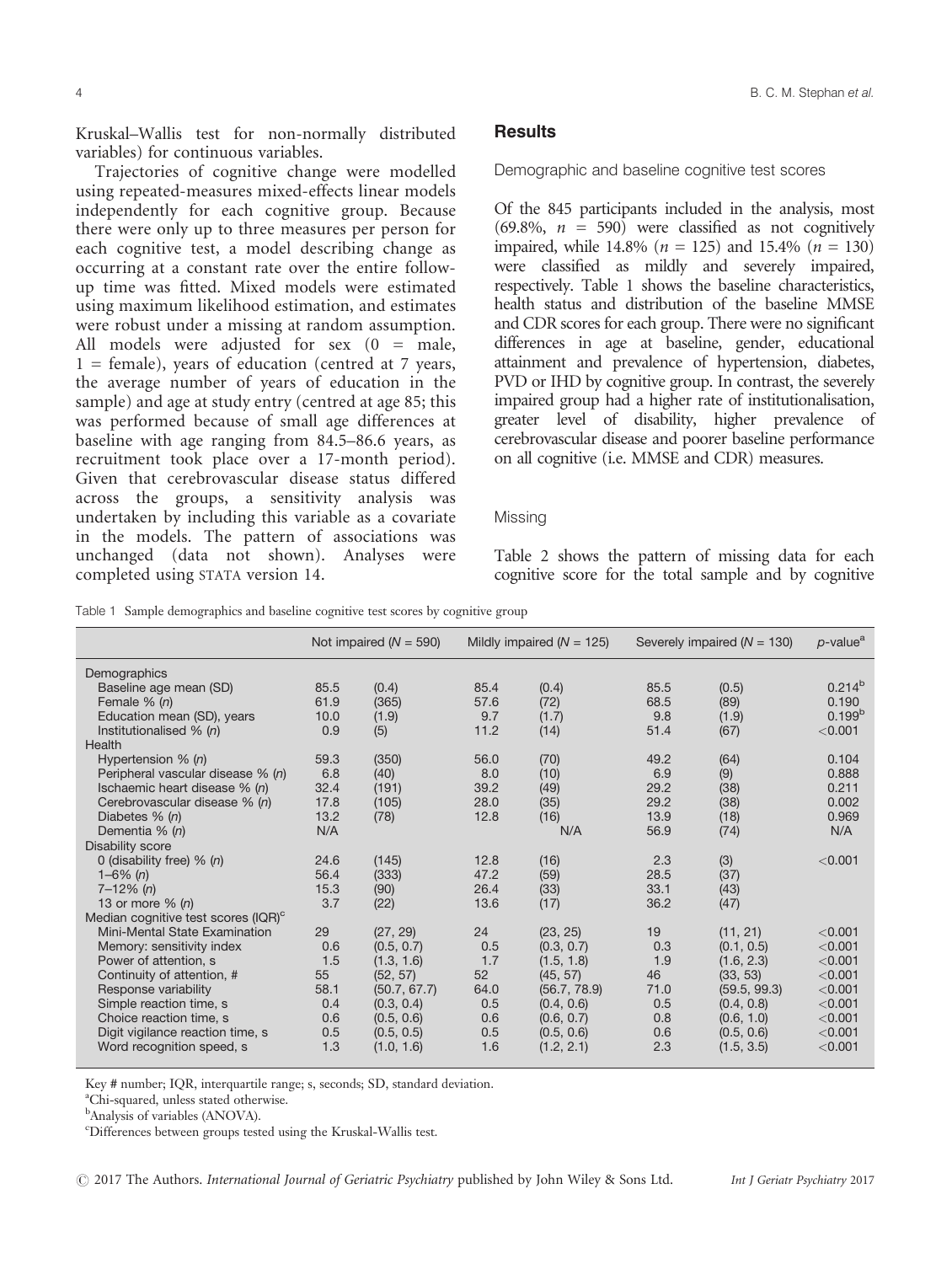group. The majority of loss to follow-up occurred between baseline and the first follow-up interview. Loss to follow-up over time was greatest in the severely impaired group. When comparing individuals with only bassline MMSE scores  $(n = 361)$  to those with one or more MMSE follow-up assessments ( $n = 478$ ), we found no differences in baseline age ( $p = 0.67$ ), gender  $(p = 0.42)$  or disease status including hypertension  $(p = 0.96)$ , IHD (30.33 vs 36.84,  $p = 0.05$ ) and diabetes  $(p = 0.44)$  between the two groups. However, those who were seen at follow-up had higher educational attainment (mean = 10.06 (SD = 1.98) versus mean = 9.72 (SD = 1.67),  $p = 0.008$ ) and baseline MMSE scores (mean = 27.13 (SD = 3.25) versus mean =  $24.17$  $(SD = 6.88)$ ,  $p < 0.001$ , were less likely to be living in an institution (3.14% vs 18.3%,  $p < 0.001$ ) and have PVD (5.23% vs 9.42%,  $p = 0.019$ ), cerebrovascular disease (18.00 vs 24.93,  $p = 0.020$ ), dementia (3.77 vs 13.85,  $p < 0.001$ ) and disability (severe disability 3.77%) vs 18.01%,  $p < 0.001$ ), compared with the group seen only at baseline.

## Longitudinal changes in cognitive function

Table S2 shows the results from the mixed-effects linear regression analyses for measures of global cognitive function, memory, attention and speed when controlling for age, sex and years of education. Figure 1 shows the trajectories of test scores on each measure for the three cognitive groups over the 5-years follow-up.

## Global cognitive function

Over time, there was a significant decline in MMSE scores in the not impaired group ( $B = -0.48$ ,  $SE = 0.15$ ,  $p < 0.005$ ); age, sex and education were not risk factors for the rate of change. In the mildly impaired group, MMSE scores did not change over time. In contrast, in the severely impaired group, higher baseline age was associated with poorer performance over time ( $B = -1.67$ ;  $SE = 0.8$ ,  $p = 0.035$ ).

#### Memory: sensitivity index

Memory changed significantly only in the severely impaired group where higher baseline age was associated with poorer performance over time  $(B = -0.10; SE = 0.05, p = 0.042).$ 

#### Attention

In both the not impaired and mildly impaired groups, focused attention (i.e. PoA) scores did not change over time. In contrast, in the severely impaired group, performance declined significantly over time  $(B = 0.63; SE = 0.23, p = 0.005)$  and the rate of change differed by sex with slower rates of decline in women  $(B = -0.41; SE = 0.19, p = 0.033)$ . Sustained attention (i.e. CoA) and response variability (i.e. ResV) scores remained stable over time in all groups.

Table 2 Number of people (%) with data on each cognitive variable (MMSE and CDR scores) at each follow-up (FU) interview for the total sample and stratified by cognitive group

|                                                                                                      | Total sample                                                |                                                                                                                            |                                                                                                                            |                                                             | Not impaired                                                                                                               |                                                                                                                            | Mildly impaired                                             |                                                                                                                   |                                                                                                             | Severely impaired                                   |                                                                                                                 |                                                                                                                  |
|------------------------------------------------------------------------------------------------------|-------------------------------------------------------------|----------------------------------------------------------------------------------------------------------------------------|----------------------------------------------------------------------------------------------------------------------------|-------------------------------------------------------------|----------------------------------------------------------------------------------------------------------------------------|----------------------------------------------------------------------------------------------------------------------------|-------------------------------------------------------------|-------------------------------------------------------------------------------------------------------------------|-------------------------------------------------------------------------------------------------------------|-----------------------------------------------------|-----------------------------------------------------------------------------------------------------------------|------------------------------------------------------------------------------------------------------------------|
|                                                                                                      | T0                                                          | $FU1*$                                                                                                                     | $FU2**$                                                                                                                    | T0                                                          | $FU1*$                                                                                                                     | $FU2**$                                                                                                                    | T <sub>0</sub>                                              | $FU1*$                                                                                                            | <b>FU2**</b>                                                                                                | T0                                                  | $FU1*$                                                                                                          | <b>FU2**</b>                                                                                                     |
| <b>MMSE</b><br>Memory<br>PoA<br>CoA<br>ResV<br><b>SRT</b><br><b>CRT</b><br><b>DVRT</b><br><b>WRS</b> | 839<br>753<br>753<br>753<br>752<br>761<br>757<br>756<br>753 | 470 (56.0)<br>563 (74.8)<br>562 (74.6)<br>562 (74.6)<br>562 (74.7)<br>570 (74.9)<br>567 (74.9)<br>563 (74.5)<br>563 (74.8) | 331 (70.4)<br>412 (73.2)<br>415 (73.8)<br>415 (73.8)<br>413 (73.5)<br>416 (73.0)<br>415 (73.2)<br>416 (73.9)<br>412 (73.2) | 590<br>568<br>567<br>568<br>567<br>569<br>568<br>568<br>568 | 369 (62.5)<br>447 (78.7)<br>447 (78.8)<br>447 (78.7)<br>447 (78.8)<br>452 (79.4)<br>450 (79.2)<br>447 (78.7)<br>447 (78.7) | 273 (74.0)<br>344 (77.0)<br>346 (77.4)<br>346 (77.4)<br>345 (77.2)<br>347 (76.8)<br>346 (76.9)<br>347 (77.6)<br>344 (77.0) | 125<br>103<br>104<br>103<br>104<br>104<br>104<br>104<br>103 | 67 (53.6)<br>73 (70.9)<br>72 (69.2)<br>72 (69.9)<br>72 (69.2)<br>74 (71.2)<br>73 (41.3)<br>73 (70.2)<br>73 (70.9) | 43 (64.2)<br>51 (69.9)<br>52(72.2)<br>52(72.2)<br>52(72.2)<br>52(70.3)<br>52(71.2)<br>52(71.2)<br>51 (69.9) | 124<br>82<br>82<br>82<br>81<br>88<br>85<br>84<br>82 | 34(27.4)<br>43 (52.4)<br>43 (52.4)<br>43 (52.4)<br>43(53.1)<br>44 (50.0)<br>44 (51.8)<br>43 (51.2)<br>43 (52.4) | 15(44.1)<br>17 (39.5)<br>17 (39.5)<br>17 (39.5)<br>16 (37.2)<br>17 (38.6)<br>17 (38.6)<br>17 (39.5)<br>17 (39.5) |

Key: T0, time 0 (baseline, phase 1); CoA, continuity of attention; CRT, choice reaction time; DVRT, digit vigilance reaction time; MMSE, Mini-Mental State Examination; PoA, power of attention; ResV, response variability; SRT, simple reaction time; WRS, word recognition speed.

The CDR and MMSE were administered at different time points such that

\*FU1 = follow-up 1 (phase 3 for MMSE and phase 2 for CDR measures) and

\*\*FU2 = follow-up 2 (phase 4 for MMSE and phase 3 for CDR measures).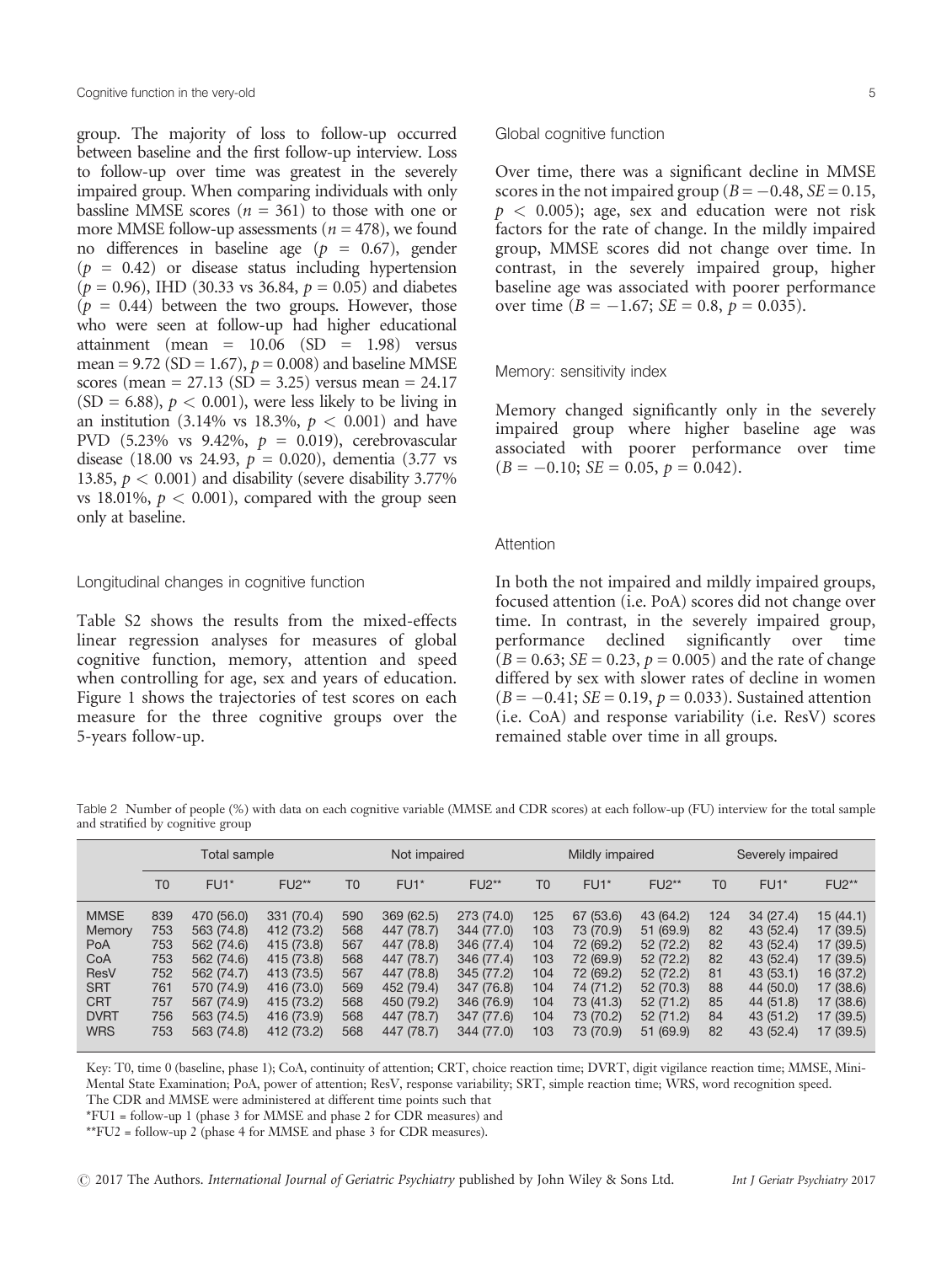

Figure 1 Pattern of changes in MMSE and CDR (memory, attention and speed) scores for each cognitive group over the 5-year follow-up.

#### Speed: reaction time scores

Results varied across the different speed measures. For simple reaction time scores, only the severely impaired group showed a significant slowing in performance over time ( $B = 0.36$  SE = 0.14,  $p = 0.012$ ). Choice reaction time scores remained stable over time in all groups. For digit vigilance reaction time, performance declined significantly over time in the not impaired group ( $B = 0.01$ ;  $SE = 0.00$ ,  $p < 0.001$ ), and in the severely impaired group, higher baseline age was associated with a significant decline in performance over time ( $B = 0.04$ ;  $SE = 0.02$ ,  $p = 0.038$ ).

## **Discussion**

In this study, we examined the trajectories of cognitive performance on measures of global cognitive function, memory, attention and speed in different groups of very-old individuals defined by MMSE scores and dementia status. The results highlight that groups who were not impaired or mildly impaired at age 85 years had relatively stable performance across most measures, even into their 90th year of life. In contrast, we found decline in the severely impaired group (with

the exception of MMSE and digit vigilance reaction times scores that declined significantly in the not impaired group) but not on all measures. Further, in the severely impaired group, very small differences in baseline age appeared to result in poorer performance over time on measures of global cognitive function, memory and speed (digit vigilance task only). Education did not appear to significantly impact the rate of change in any group, and gender differences were rarely observed. The results have implications for the development and targeting of cognitivefocused intervention strategies for very-old individuals including strategies aimed at maintaining cognitive integrity in high functioning groups and improving cognition, particularly in the domains of speed and attention, in already impaired individuals. They also highlight that cognitive decline is not an inevitable consequence of advanced ageing and that many veryold individuals can maintain a high level of cognitive function.

Cognitive change between ages 85 and 90 years

Not and mildly impaired groups. In the not impaired group, global cognitive function declined over time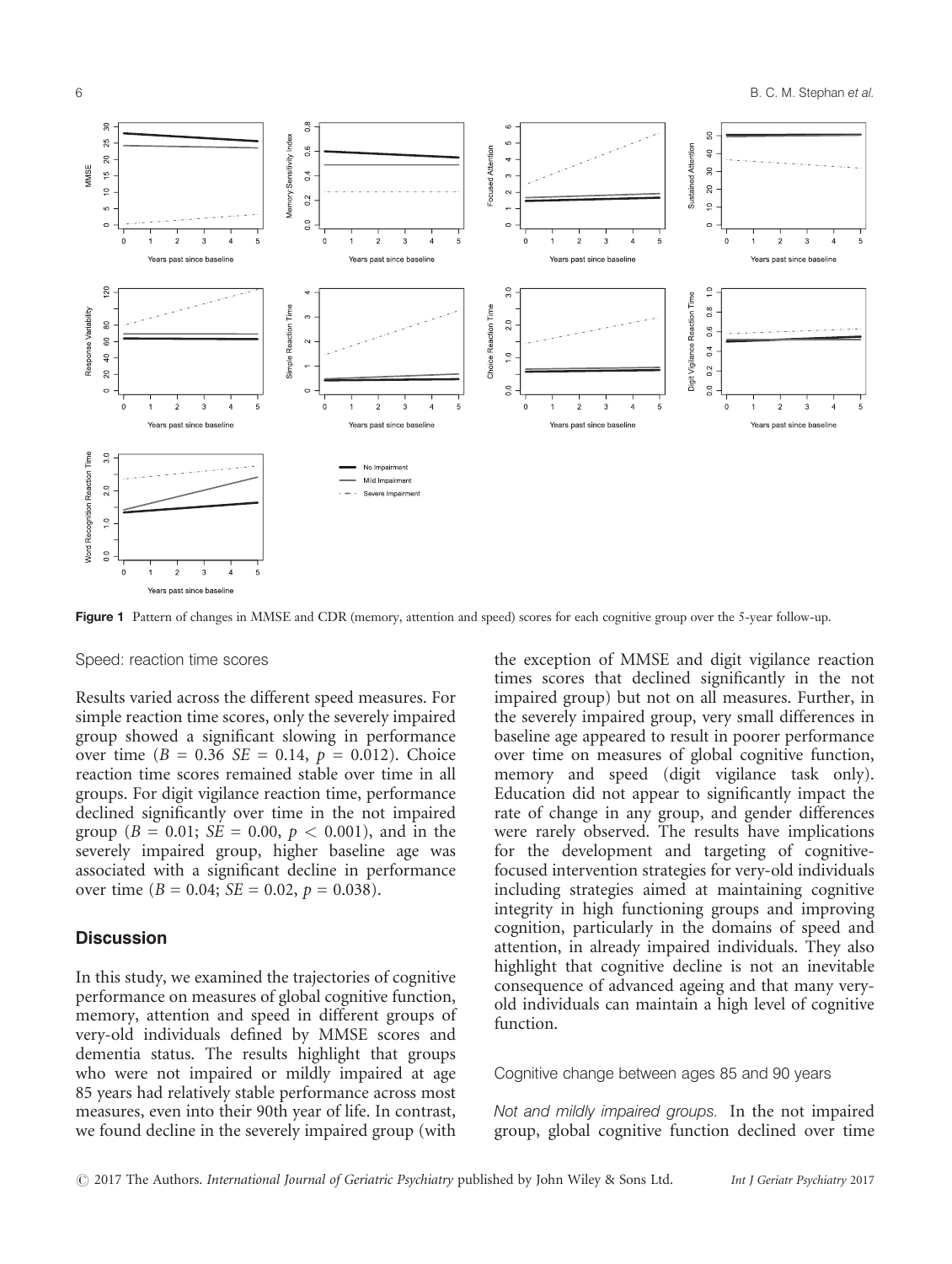(less than half a point change on the MMSE per year) and digit vigilance speed became slower. In contrast, in the mildly impaired group, cognitive performance remained stable on all measures. Taken together, these results suggest that in the very-old population, defining not impaired or mildly impaired groups according to MMSE cut-off scores captures individuals with relatively stable or only slowly changing cognitive function over time. Impairment captured in the mildly impaired group in this population therefore appears to be associated with non-pathological changes given that there is little risk of decline even into advanced older age.

Severely impaired group. In the severely impaired group, while global cognitive function, sustained attention and speed (choice reaction time) remained stable over the 5-year follow-up, focused attention declined and speed on the simple reaction time task became slower. Covariates influenced longitudinal performance with higher baseline age associated with poorer global cognitive function, memory and reaction time on the digit vigilance task and being male a risk factor for poorer focused attention. Taken together, these findings suggest that the CDR measures of sustained attention and a simple speed task, rather than memory or the MMSE, are sensitive to capturing change in individuals with severe cognitive impairment/dementia. This supports findings of the usefulness of the CDR in tracking cognitive change in clinical samples with dementia (McKeith et al., 2000; Emre et al., 2004; Wesnes et al., 2010) and extends them to individuals aged 85 + years in a population setting. Future work will determine why some domains and not others show decline over time in the severely impaired group including an in-depth investigation of the association between cognition and health, lifestyle and reserve factors.

Surprisingly, education was not found to be associated with rate of change on any cognitive measure across the different groups. This is in line with previous null findings (Piccinin et al., 2013). Generally, in longitudinal studies, education is found to be associated with the intercept, not the slope, as reported here. In contrast, in cross-sectional studies and for dementia risk, education is typically found to be protective. Indeed, in both the 90+ Study and WISE, lower educational attainment was found to be associated with an increased risk of dementia in the very-old. Therefore, further work exploring reasons behind the results and investigating the link between educational attainment and other proxies of reserve

(i.e. occupational level and engagement in mentally stimulating activities) and risk of dementia in the Newcastle 85+ Study is needed to better determine the role of education on cognitive function in this age group.

Strengths and limitations. There are a number of strengths to this study. The Newcastle 85+ Study is a large population-based cohort of the very-old, sociodemographically representative of this age group in the UK, including individuals in institutions (Collerton et al., 2009). Home-based assessments were undertaken that helps to avoid selection bias inherent in clinic-based assessment of this age group. In addition, relatively long follow-up has been undertaken (5 years) with little loss to follow-up apart from death (Davies et al., 2010). The cognitive battery incorporated a wide variety of tests including measures of global and domain specific cognitive function: memory, attention and speed. There are some limitations. First, not all cognitive measures were administered at every follow-up wave because of time restrictions. Second, as with any study of ageing, follow-up is associated with loss, mainly due to death, and when looking at attrition rates across groups, this was especially evident in the severely impaired group. Further, loss to follow-up was found to be associated with lower educational attainment, poor functional, cognitive and health status. This differential loss could affect generalisability of the results. However, we used mixed-effects regression that controls for time in addition to bias resulting from incomplete observations. Last, given that each<br>cognitive measure (MMSE and CDR) was cognitive measure (MMSE and CDR) administered at three time points, only linear change could be modelled.

# **Conclusion**

In the very-old, cognitive function generally remained stable over time in not impaired and mildly impaired groups but did decline significantly, especially in measures of attention and speed, once a threshold is met (e.g. an individual is severely impaired/has dementia). Education was not protective against rate of decline. Poorer performance was associated with increasing age for some but not all measures at follow-up in the severely impaired group, whilst gender differences were not consistently observed. Further research is needed to identify risk factors for cognitive decline in the different cognitive groups and to develop strategies to improve cognitive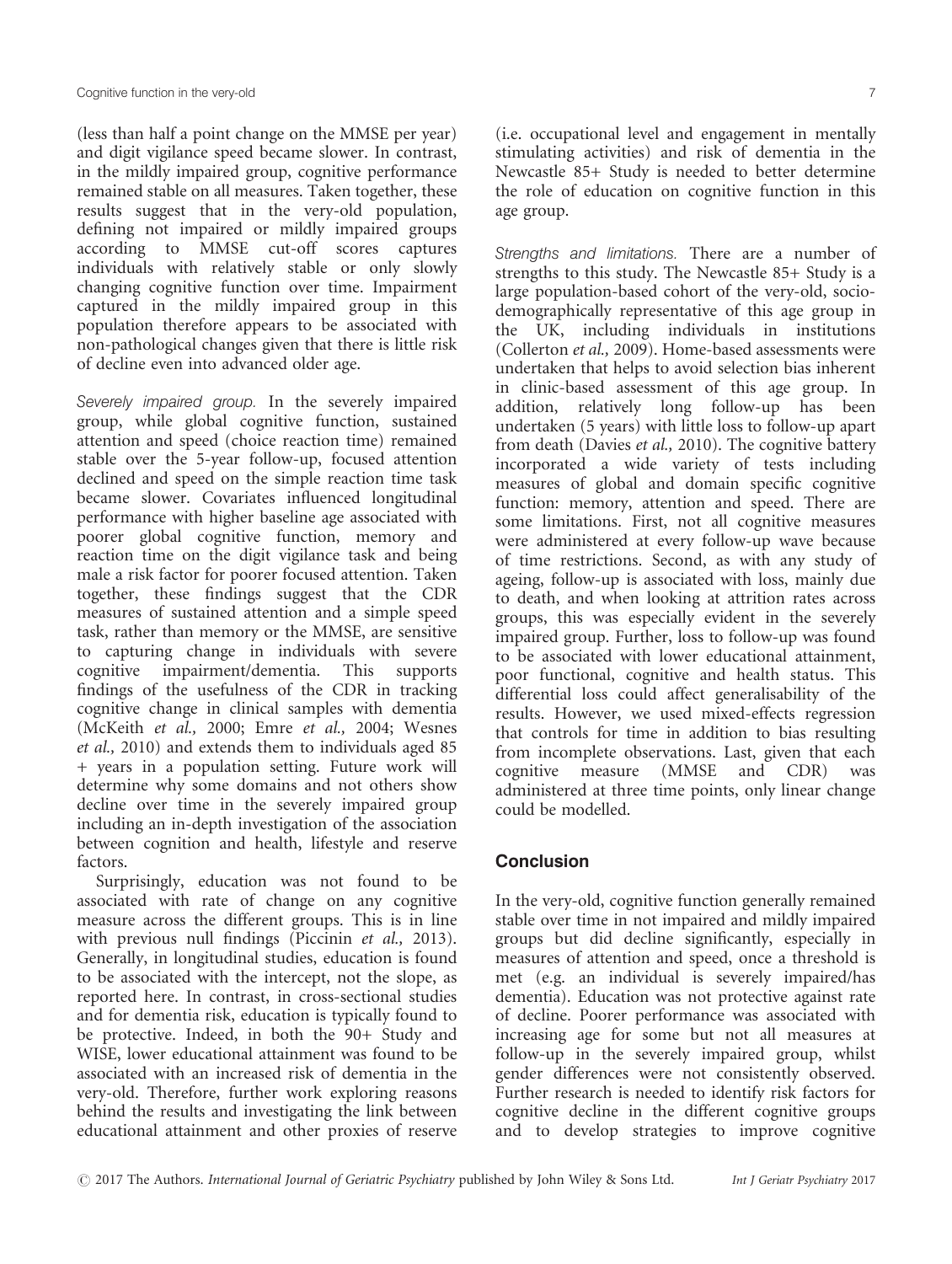8 B. C. M. Stephan et al.

function or prevent further impairment in individuals with severe impairments. This is particularly important as lifespan continues to increase and the ageing population expands.

## Ethics Statement

Initial approval was given by Newcastle and North Tyneside Local Research Ethics Committee 1 on 24 February 2006. The REC reference number, The Newcastle 85+ Study: Biological, Clinical and Psychosocial factors associated with healthy ageing, is 06/Q0905/2. Written informed consent was obtained from participants; where individuals lacked capacity to consent, for example, because of cognitive impairment, a formal written opinion was sought from a relative or carer.

## Conflict of interest

Dr Saxby is an ex-employee of Cognitive Drug Research (CDR) Ltd, a commercial provider of the CDR computerised system, now owned by Bracket Global, Goring-on-Thames, UK, which provides the CDR system to the clinical trials industry. Dr Wesnes, the inventor of the CDR system, is an ex-employee and stockholder of Bracket Global now employed by Wesnes Cognition Ltd, Streatley-on-Thames, UK. At the time of the Newcastle 85+ Study, the CDR was a proprietary system owned by Dr Wesnes, who provided it to the study on a non-commercial basis.

## Acknowledgements

We appreciate the support of the Newcastle and North Tyneside Primary Care Trusts and the local general practitioners and their staff. We warmly thank the research nurses for their effort. Thanks are especially due to the 85-year-olds of Newcastle and North Tyneside for their participation in the study. The Newcastle 85+ Study is supported by a joint grant from the Medical Research Council and the Biotechnology and Biological Sciences Research Council (G0500997). The pilot study was supported by grants from the Dunhill Medical Trust, Unilever Corporate Research, the British Heart Foundation, Newcastle University and Newcastle Primary Care Trust. The funders had no role in study design, data collection and analysis, decision to publish or preparation of the manuscript.

## Author contributions

Conceived and designed the experiments: BCM, GM, AG, JC, KD, BKS, KW, TBLK and CJ. Analysed the data: BCMS and GM. Writing and revising of the manuscript: BCM, GM, AG, JC, KD, BKS, KW, TBLK and CJ. Approved the final manuscript: BCM, GM, AG, JC, KD, BKS, KW, TBLK and CJ.

#### Key points

- In the very-old (i.e. persons <sup>≥</sup>85 years), cognitive function remains relatively stable over time in not impaired and mild cognitively impaired groups, but declines, especially on measures of attention and speed, in individuals with severe impairment/dementia.
- Cognitive decline is not an inevitable consequence of advanced ageing; many veryold individuals can maintain high cognitive function into their 90th year of life.
- Determining factors that promote successful cognitive functioning in advanced old age will have important implications for developing strategies to prevent cognitive decline in this age group.

## References

- Ankri J, Poupard M. 2003. Prevalence and incidence of dementia among the very old. Review of the literature. Revue d'epidemiologie et de sante publique 51: 349–360.
- Ballard CG, Aarsland D, McKeith I, et al. 2002. Fluctuations in attention: PD dementia vs DLB with parkinsonism. Neurology 59: 1714–1720.
- Brayne C, Huppert F, Paykel E, Gill C. 1992. The Cambridge project for later life: design and preliminary results. Neuroepidemiology 11(Suppl 1): 71–75.
- Collerton J, Barrass K, Bond J, et al. 2007. The Newcastle 85+ Study: biological, clinical and psychosocial factors associated with healthy ageing: study protocol. BMC Geriatr 7: 14. DOI: [10.1186/1471-2318-7-14.](https://doi.org/10.1186/1471-2318-7-14)
- Collerton J, Davies K, Jagger C, et al. 2009. Health and disease in 85 year olds: baseline findings from the Newcastle 85+ cohort study. BMJ (Clinical research ed) 339: b4904.
- Davies K, Collerton JC, Jagger C, et al. 2010. Engaging the oldest old in research: lessons from the Newcastle 85+ Study. BMC Geriatr 10: 64.
- de Frias CM, Dixon RA, Strauss E. 2009. Characterizing executive functioning in older special populations: from cognitively elite to cognitively impaired. Neuropsychology 23: 778–791.
- Emre M, Aarsland D, Albanese A, et al. 2004. Rivastigmine for dementia associated with Parkinson's disease. N Engl J Med 351: 2509–2518.
- Folstein MF, Folstein SE, McHugh PR. 1975. "Mini-mental state". A practical method for grading the cognitive state of patients for the clinician. J Psychiatr Res 12: 189–198.
- Frey PW, Colliver JA. 1973. Sensitivity and responsivity measures for discrimination learning . Learning and Motivation 4: 327–342.
- Goh JO, An Y, Resnick SM. 2012. Differential trajectories of age-related changes in components of executive and memory processes. Psychol Aging 27: 707–719.
- Howieson DB, Camicioli R, Quinn J, et al. 2003. Natural history of cognitive decline in the old old. Neurology 60: 1489–1494.
- Jagger C, Collerton JC, Davies K, et al., James OF. 2011. Capability and dependency in the Newcastle 85+ cohort study. Projections of future care needs. BMC Geriatr 11: 21.
- Jefferis JM, Taylor JP, Collerton J, et al. 2013. The association between diagnosed glaucoma and cataract and cognitive performance in very old people: crosssectional findings from the Newcastle 85+ Study. Ophthalmic Epidemiol 20: 82-88.